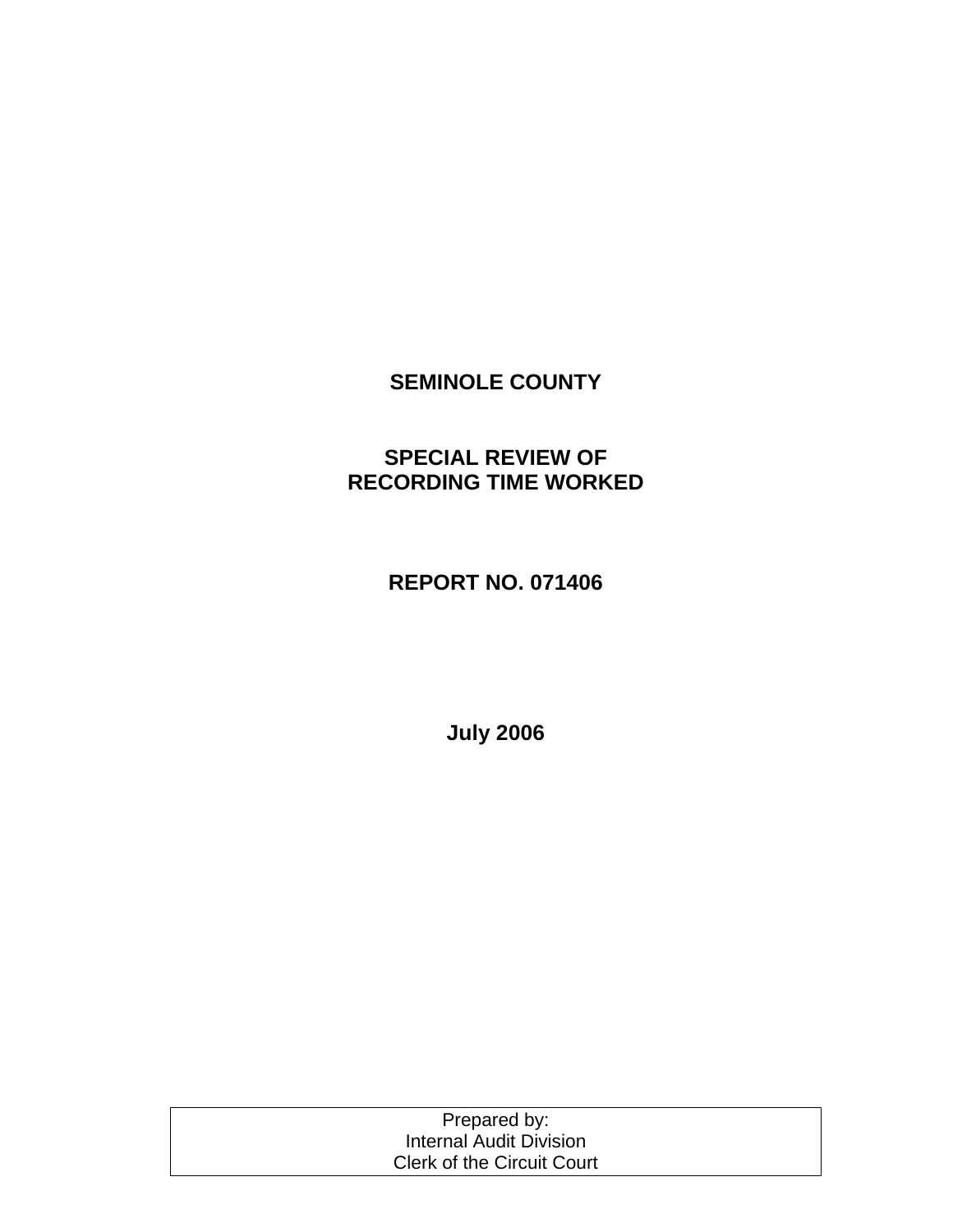

*NIARYANNE* **MORSE**  Clerk of the Circuit Court Seminole County

July 14, 2006

1 d.

The Honorable Carlton Henley Chairman Unamian<br>The Board of County Commissioners<br>Seminole County, Florida 1 101 East First Street Sanford, FL 32771

Dear Mr. Chairman:

I am very pleased to present you with the attached special review of recording time worked.

Management's response to the audit has been incorporated into this report. There are some conditions noted that warrant management's attention.

I would like to thank the members of management for their cooperation and assistance throughout the course of this audit. Their assistance is deeply appreciated. With warmest personal regards, I am

Most cordially,

**Maryanne Morse** Clerk of the Circuit Court Seminole County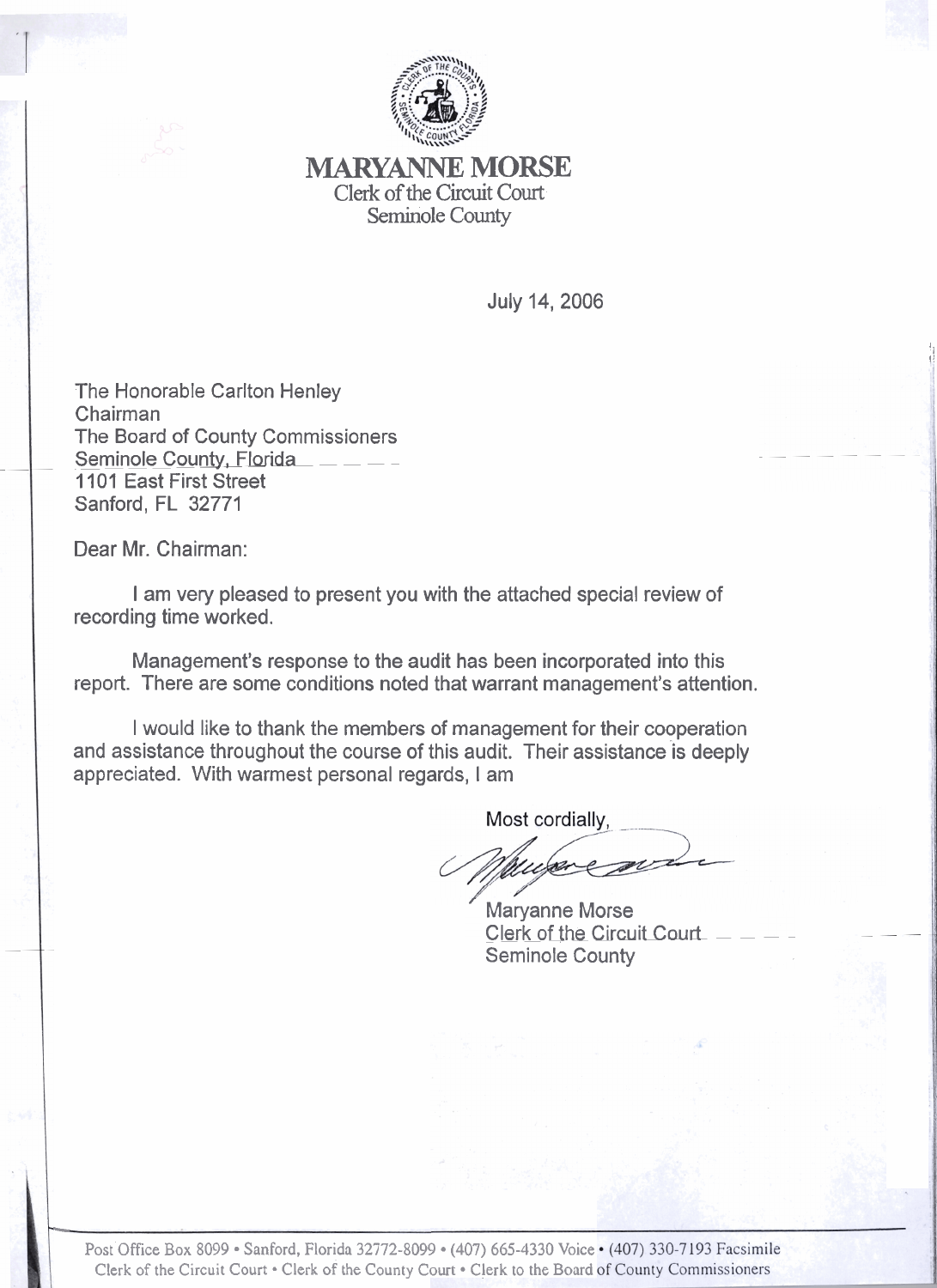### **DISTRIBUTION LIST**

#### BOARD OF COUNTY COMMISSIONERS Mr. Carlton Henley Ms. Brenda Carey Mr. Bob Dallari Mr. Randall Morris Mr. Dick Van Der Weide

COUNTY MANAGER'S OFFICE Ms. Cindy Coto Mr. Donald Fisher Ms. Sally Sherman

HUMAN RESOURCE DEPARTMENT Ms. Janet Davis

> COUNTY FINANCE Mr. David Godwin

BOARD OF COUNTY COMMISSION RECORDS Ms. Sandy McCann

| Prepared by:                      |  |
|-----------------------------------|--|
| Internal Audit Division           |  |
| <b>Clerk of the Circuit Court</b> |  |
|                                   |  |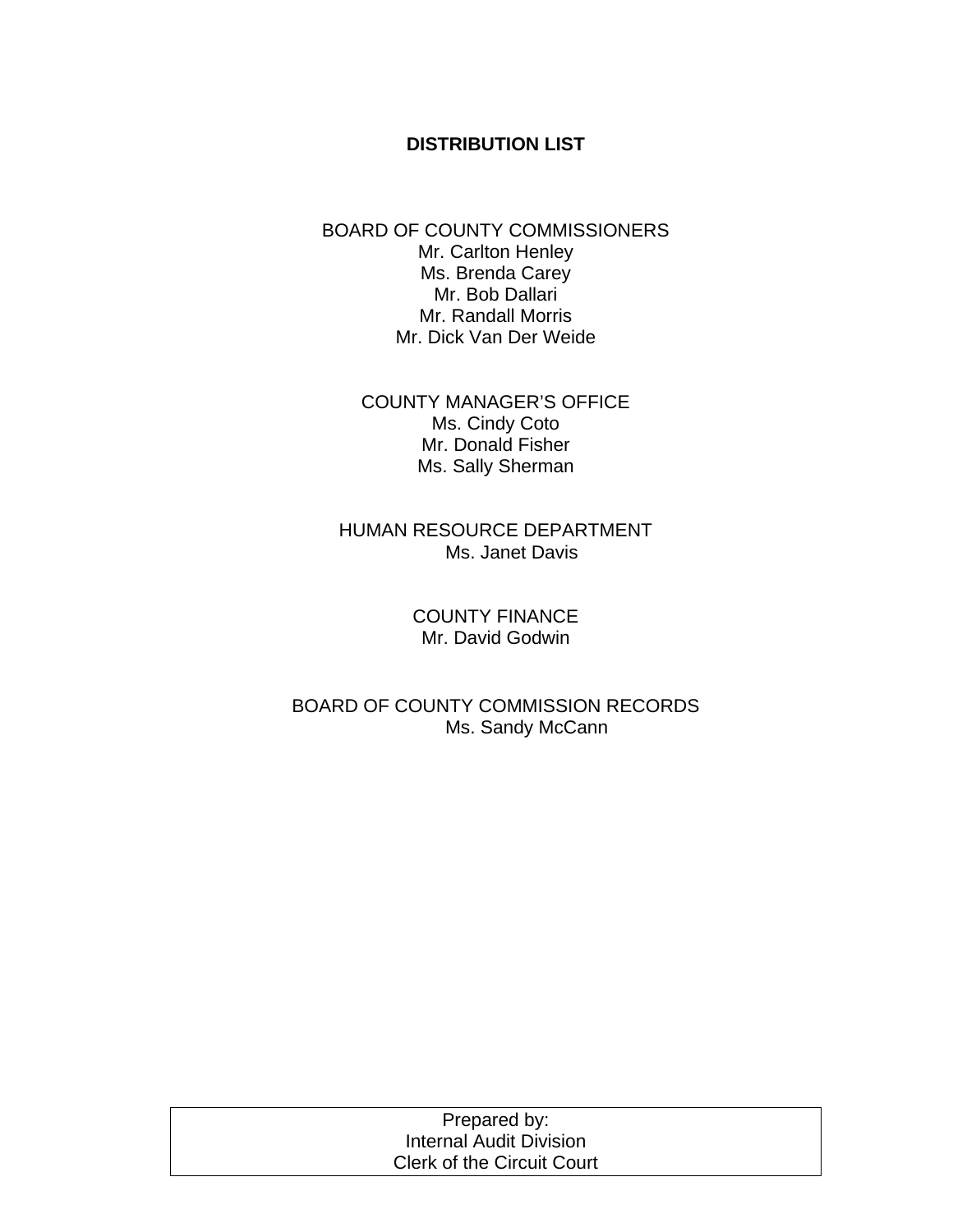# **TABLE OF CONTENTS**

## **Transmittal letter**

## **Introduction**

# **Findings and Recommendations**

| 1. The county manager's directive regarding "Flex Time" (dated March<br>28 <sup>th</sup> , 2003) has not been incorporated into the personnel policy and<br>procedures manual. |
|--------------------------------------------------------------------------------------------------------------------------------------------------------------------------------|
|                                                                                                                                                                                |
|                                                                                                                                                                                |
| 2. Some timesheets show negative paid time off, administrative leave,<br>or sick leave balances.                                                                               |
|                                                                                                                                                                                |
|                                                                                                                                                                                |
| 3. Time sheets are not always approved by supervision.                                                                                                                         |
|                                                                                                                                                                                |
|                                                                                                                                                                                |
| 4. Adjustments to timesheets are not adequately documented.                                                                                                                    |
|                                                                                                                                                                                |
|                                                                                                                                                                                |

| Prepared by:                      |  |
|-----------------------------------|--|
| Internal Audit Division           |  |
| <b>Clerk of the Circuit Court</b> |  |
|                                   |  |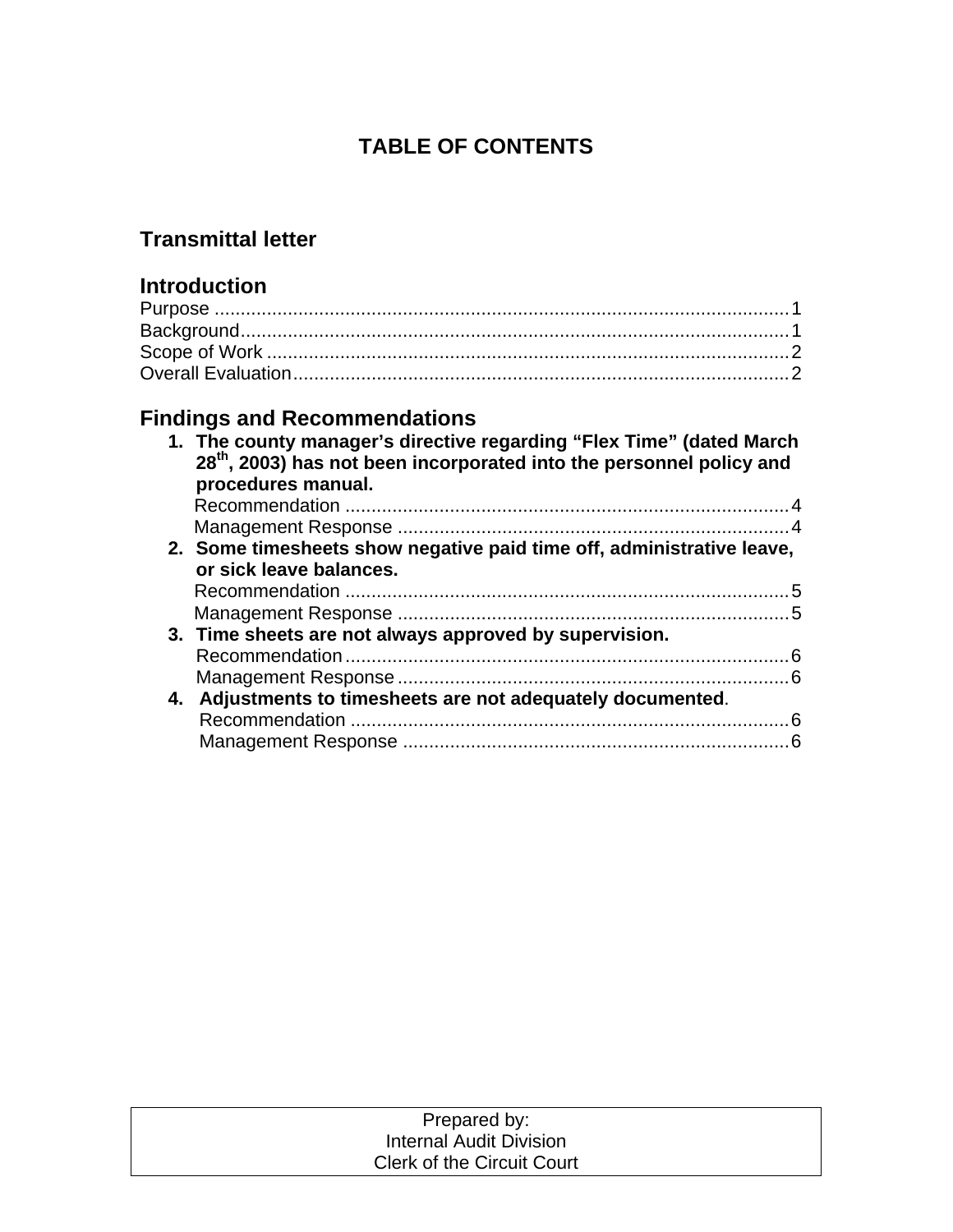## **Seminole County Special Review of Recording Time Worked**

The Internal Audit Division of the Office of the Clerk of the Circuit Court has completed a limited review of the policies and procedures for recording hours worked within Seminole County government. This review was requested by County Finance Director David Godwin.

### **PURPOSE**

The objective of the review was to determine if the procedures for recording hours worked are adequate, accurate, and in compliance with county policies.

## **BACKGROUND**

Seminole County Board of County Commissioners (BCC) employs approximately 1,440 employees, of which 1,260 are classified as "non-exempt". Non-exempt employees are entitled to be compensated for overtime work; the other 280 are classified as "exempt" (exempt from receiving overtime pay). Full time employees classified as "exempt" are granted forty hours of administrative leave as a form of compensation for working overtime hours. There are a total of 78 divisions throughout the county; each with different responsibilities, goals and objectives.

To ensure that all employees are treated fairly and equitably, and that all goals and objectives are met, the Seminole County Human Resources Division has established a policy and procedures manual (dated 3/29//99) for all employees and division management to follow. Management is responsible for ensuring compliance with the various policies contained therein. In May 2003, the county manager became aware that professional staffers were working a variety of schedules. Some employees were allowed to work "flex schedules" while others were not. In an effort to ensure and enforce consistency, the county manager published a memorandum which disallowed flex schedules in all but a certain few divisions (i.e. Fire Rescue, Environmental Services).

| Prepared by:                   |  |
|--------------------------------|--|
| <b>Internal Audit Division</b> |  |
| <b>Clerk of Circuit Court</b>  |  |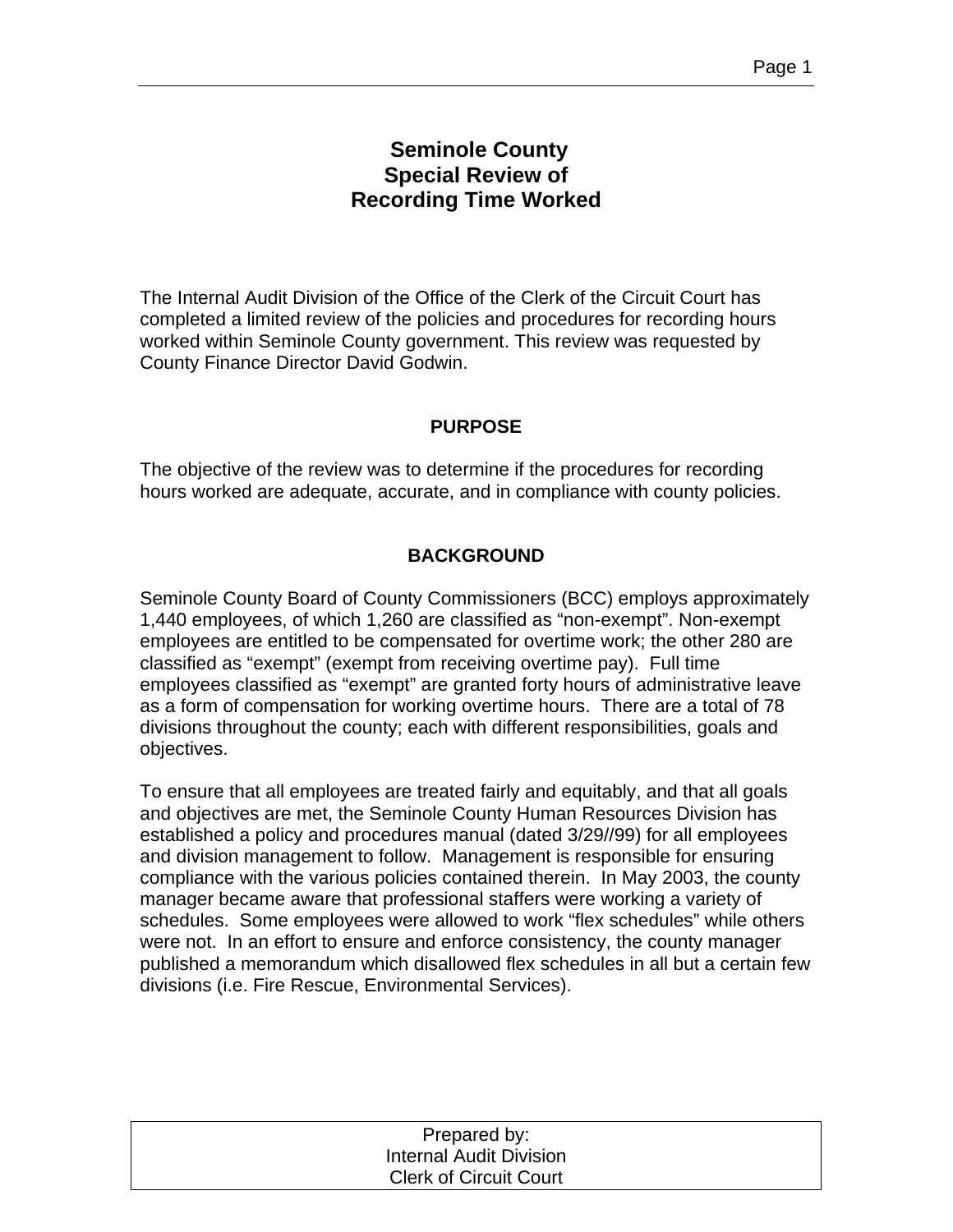- 1. On March 17<sup>th</sup>, 2006, auditors within County Finance noted several questionable entries on staff timesheets submitted for pay;
- 2. County Finance Director David Godwin was notified of the possible "mischarge". Mr. Godwin notified Clerk of the Circuit Court, Maryanne Morse of the discrepancy that same day.
- 3. Upon further review, Ms. Morse contacted the county manager's office and discussed with BCC Chairman Carlton Henley, the discrepancies and recommendations.
- 4. Ms. Morse directed Mr. Godwin to correct the timesheets in accordance with policy.

By taking the appropriate action (reassigning the timesheet hours) a misallocation was prevented. Employees still were paid; their time was reallocated correctly to Paid Time Off (PTO).

From an audit perspective, non-compliance with policy needs to be corrected, documented, and steps taken to prevent re-occurrence.

## **SCOPE OF WORK**

The review was limited to timesheets submitted for the period February 21, 2006 through March 16, 2006.

Our review coverage included:

- Review of the Seminole County Personnel Policies and Procedures manual;
- Review of the County Manager's policy memorandum dated March 28, 2003;
- Review of approximately 5,200 timesheets;
- Interviews of key personnel; and,
- Any other procedures considered necessary under the circumstances.

The review was performed by Gail Joubran and Bill Carroll.

## **OVERALL EVALUATION**

It is our opinion that the policies and procedures governing the recording of time worked are inadequate and not in compliance with the County Manager's Policy Memorandum dated March 28, 2003.

We are also concerned that recording errors on timesheets are not always uncovered internally (by division personnel). Timesheets are reviewed and

| Prepared by:                   |
|--------------------------------|
| <b>Internal Audit Division</b> |
| <b>Clerk of Circuit Court</b>  |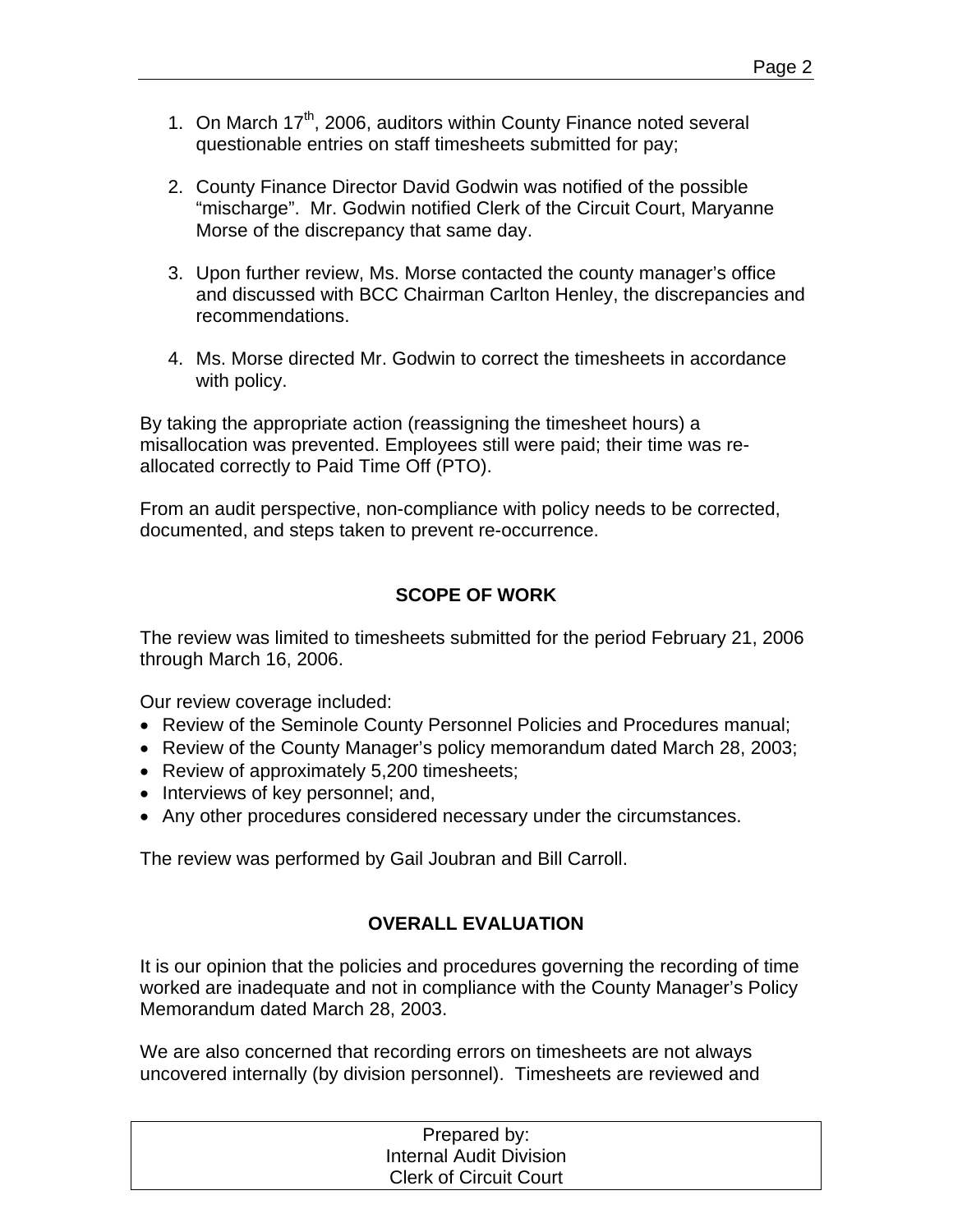approved by supervision and submitted to Payroll for processing with errors. The errors are often not identified until a pre-audit is performed by a payroll clerk.

It is our overall opinion, that **too many divisions have established their own policy** in lieu of complying with county policy.

The following conditions require management's attention:

- The Human Resources policy and procedures has not been kept up-to-date to include the county manager's directive regarding flex time;
- Some timesheets show negative paid time off, administrative leave, or sick leave balances;
- Timesheets are not always approved by supervision;
- Adjustments to timesheets are not adequately documented; and,
- There exists no written guidelines for completion of timesheets nor requirements for approval.

#### **FINDING NO. 1**

*The county manager's directive regarding "Flex Time" (dated March 28<sup>th</sup>, 2003) has not been incorporated into the personnel policy and procedures manual.*

On March 28<sup>th</sup>, 2003, the county manager issued a directive regarding "flex time". The directive stated in part:

> *"Full time office and professional employees will operate from a base schedule of 8:00 am to 5:00 pm with a one-hour lunch break. Department directors have the option of altering this base schedule for valid business needs; however, any alterations must fall within a 7:00 am to 7:00 pm timeframe. In addition, work weeks will be based upon 5 working days; shorter work weeks are not authorized nor are daily schedule changes based on employees skipping their lunch break".*

The county manager also stated in his directive that concerns had been "…voiced over the inequity of certain employees' authorization to work 4 or 4.5 workdays, while others with similar responsibilities are not afforded the same opportunity…" Our review of four payroll periods disclosed that seventeen of seventy eight divisions are utilizing some form of flex time despite the county manager's directive.

| Prepared by:                  |  |
|-------------------------------|--|
| Internal Audit Division       |  |
| <b>Clerk of Circuit Court</b> |  |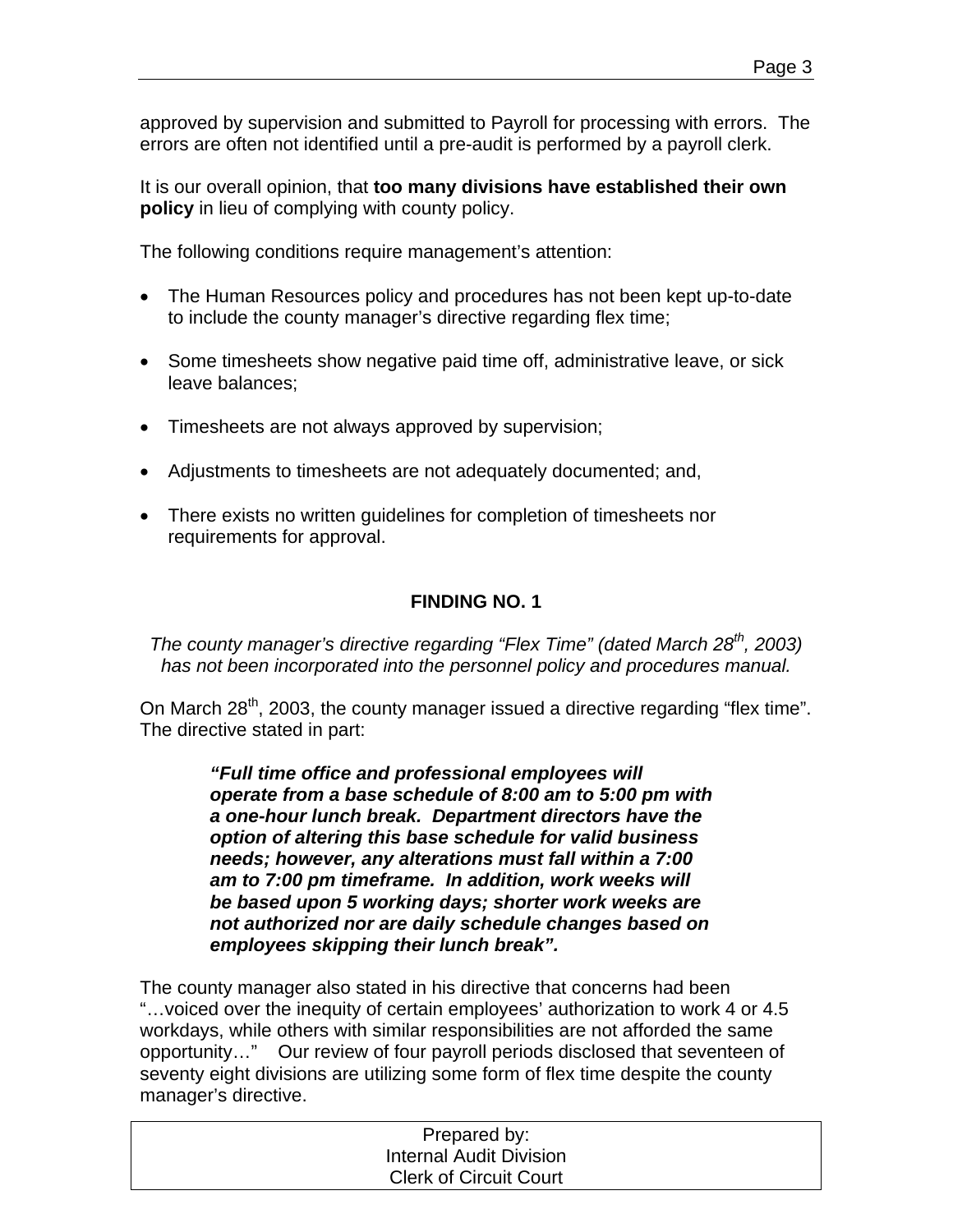Seminole County Personnel Policy and Procedure Manual (dated June 3, 1999) Section 308 states in part:

> *"The schedule of hours for members will be determined by each department director or designee who will inform members of their daily schedule of hours or work, including meal periods, break periods, and any changes deemed necessary or desirable by the County."*

Thus, county staff has conflicting policies as to permitted work hours. The manual states one point of view, the memo another. We believe that an up-todate personnel policy including any directives from the county manager ensures a consistent and equitable policy. As a result, there is no room for misunderstanding.

#### **Recommendation**

- 1. Update the Personnel Policy and Procedure Manual to include the County Manager's directive; and,
- 2. Ensure that all divisions are operating in compliance with the directive.

#### **Management Response**

We agree that the Personnel Policy and Procedure Manual should incorporate and be consistent with any supplemental directives issued by the County Manager.

Suggested remedy: It is our intent to take Personnel Policy and Procedure Manual updates to the BCC for adoption. Department Directors remain responsible for compliance with existing policies.

#### **FINDING NO. 2**

#### *Some timesheets show negative paid time off, administrative leave, or sick leave balances.*

Twenty nine of the roughly 5,200 employee timesheets reviewed by Internal Audit show negative balances for either paid time off, administrative leave, or sick time. This illustrates that either the employees are taking more time off from work than allotted or earned (i.e. borrowing) under the personnel policy, and thus being overpaid, or time records are not being kept up to date by department administrators, or both.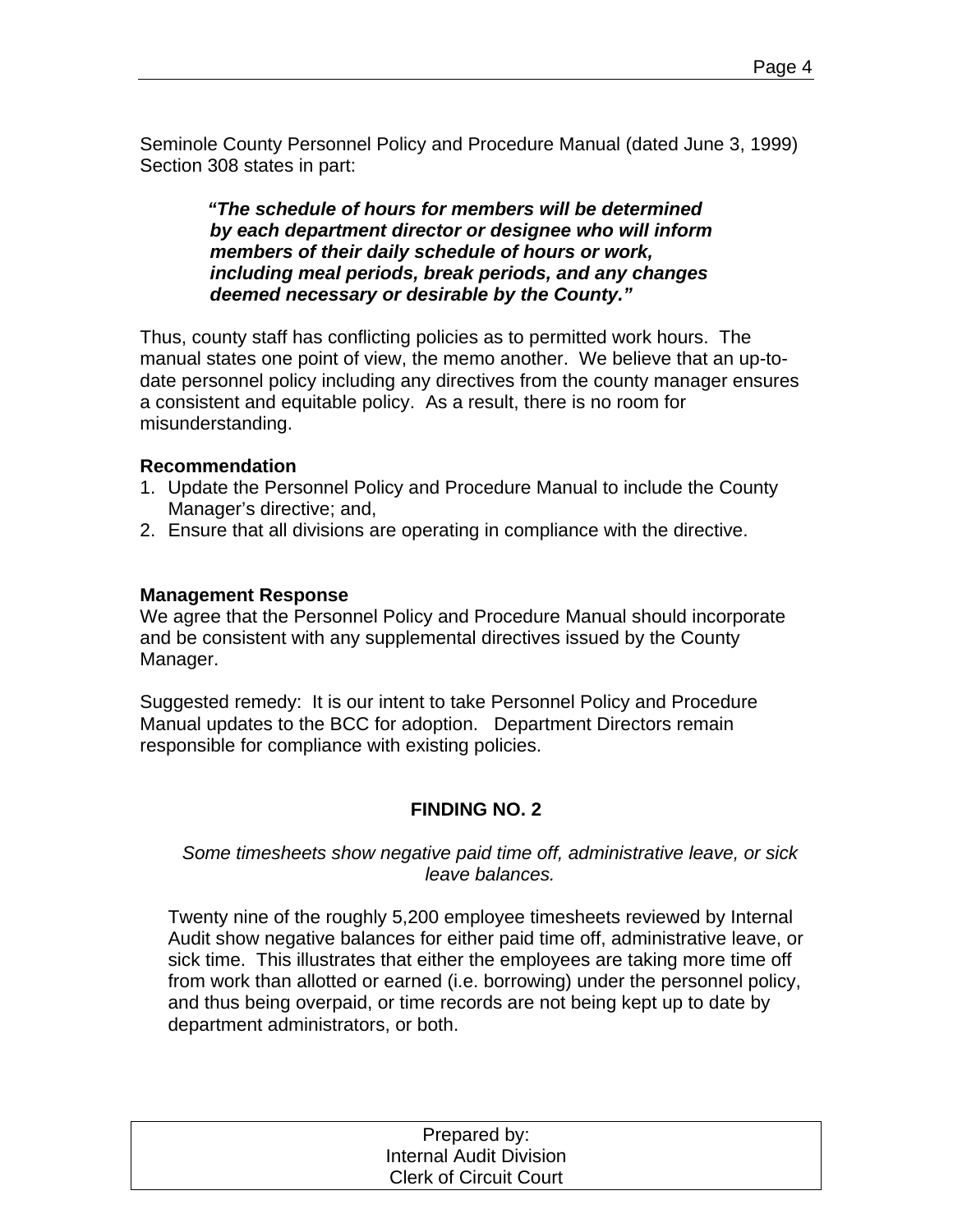Most of the negative balances appear to be from divisions that have elected to have their employees log hours worked with an online computer program. Some divisions are using this program and others are using the manual timesheets. Internal Audit does not have a preference as long as the **record is accurate and management has approved the hours worked.** After processing the payroll, a report is run that identifies those individuals with negative balances. Corrections are made at the next payroll cycle.

Not having accurate records, an opportunity exists for some employees to be overpaid. Also, employees and division management do not have an accurate record of the time available for administrative leave, paid time off, and sick leave.

#### **Recommendation**

- 1. Fix those timesheet records that show negative balances; and,
- 2. Establish a uniform time recording system. In other words, have each division operate under the same rules and guidelines and incorporate these guidelines into the personnel policy manual.

#### **Management Response**

We agree that timesheets should not reflect negative leave balances.

Suggested Response: Supervisors signing off on the timesheets have responsibility to double check leave balances against leave taken. They should correct timesheet records with negative balances and establish uniform time recording guidelines.

## **FINDING NO. 3**

*Time sheets are not always approved by supervision.* 

We found **no specific requirement** in the personnel policy that requires a supervisory review and approval of timesheets.

For the period that we reviewed, we found 26 of 5,200 timesheets that had not been reviewed and approved by a supervisor. Many of these timesheets were submitted by managers themselves. Case in point, of the five employees with the timesheet errors who had their timesheets adjusted, two were management that did not have their timesheets approved by their direct supervisor. Had a supervisory review been performed, perhaps the exceptions may have been caught prior to the timesheets being remitted to County Finance. We did not find any policy that exempts certain positions from having exclusion from a management or supervisory review and approval.

Having a supervisory review and approval of timesheets ensures that the time recorded is accurate and in accordance with County policy.

| Prepared by:                  |  |
|-------------------------------|--|
| Internal Audit Division       |  |
| <b>Clerk of Circuit Court</b> |  |